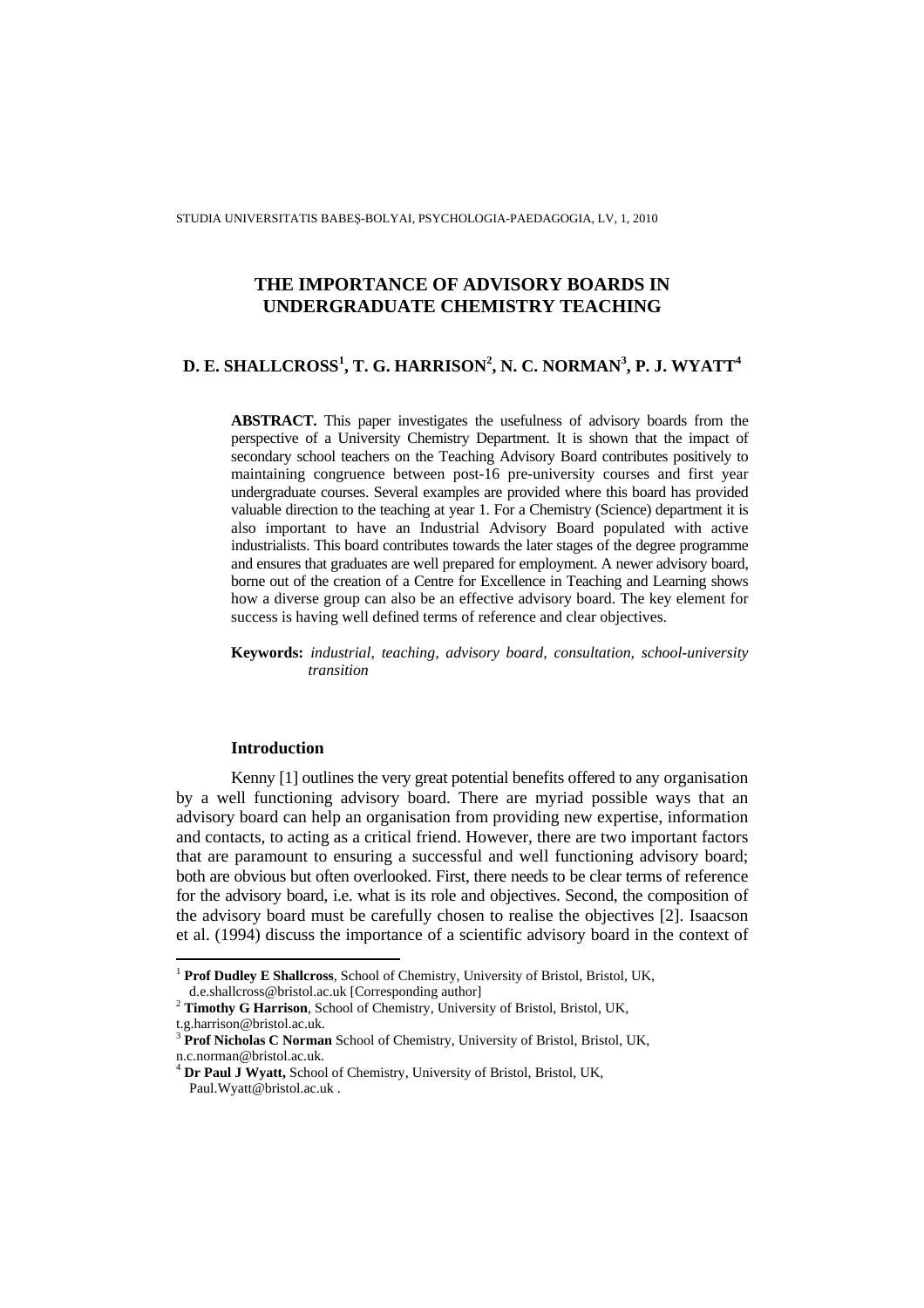business but the principles translate perfectly well into the academic arena. Although industrial advisory boards in academia are now common place in Engineering and Science Faculties [3,4] it would appear that teaching advisory boards are less common or that little has been reported about them. There are indeed sizeable barriers to establishing an advisory board such as the expense (time and financial) of organising and holding such meetings and convincing appropriate candidates to become board members, convincing academic colleagues that a board is a profitable investment. Sadly, there are many people who have experiences of ineffective advisory boards and this builds up antagonism towards these structures. In this article we describe the role and effectiveness of three advisory boards that operate within the School of Chemistry at the University of Bristol. These are the teaching advisory board, the industrial advisory board and the advisory board for Bristol ChemLabS [5]. We will concentrate on the first and third that focus on teaching.

# **1. The teaching advisory board**

In previous articles [6,7] we have discussed the impact of a School Teacher Fellow on a range of activities within a Science department. In many cases financial constraints mean that it is not possible for a department to employ a School Teacher Fellow, how then can it review its teaching practice? One way is to establish a teaching advisory board (TAB). There are several examples of a teaching advisory board that we know of in Physical Sciences in the UK and each has its own particular set of objectives and structure. Some contain only members from their own institution, and may involve members from allied disciplines as well as ones that are totally unrelated to their subject. In addition, they may also contain members that represent support services. Very few teaching advisory boards, if any, contain members from outside the institution. This lack of outside involvement may be because every department in Physical Sciences in the UK is likely to have at least one external examiner reviewing the examination process each year and in many cases institutions appoint a panel to review courses on a regular basis. However, in only a few cases are secondary school teacher's part of any teaching advisory board. We have a TAB that is composed of equal numbers of secondary school teachers (representing as wide a range of schools and examination boards as possible) and academics from the department, eight each. Prior to the Bristol ChemLabS project this advisory board met twice a year and now that we have a full time School Teacher Fellow, it is only necessary to meet just once a year for an afternoon. More than two meetings a year proved to be too difficult for the teachers to attend and meeting in the afternoon allows teachers to travel during the morning.

## *Examples of how the TAB influenced the chemistry curriculum at Bristol.*

The broad objective of the TAB is to ensure that there is congruence between chemistry teaching at year 13 at secondary school (final year pre-university students at secondary school) and the first year of undergraduate studies.

For each meeting a particular topic of relevance to undergraduate teaching is chosen and a presentation from an academic and a secondary school teacher are given followed by an informal discussion. Much emphasis has been placed on the school to university transition and how the many changes to the secondary school schemes of work at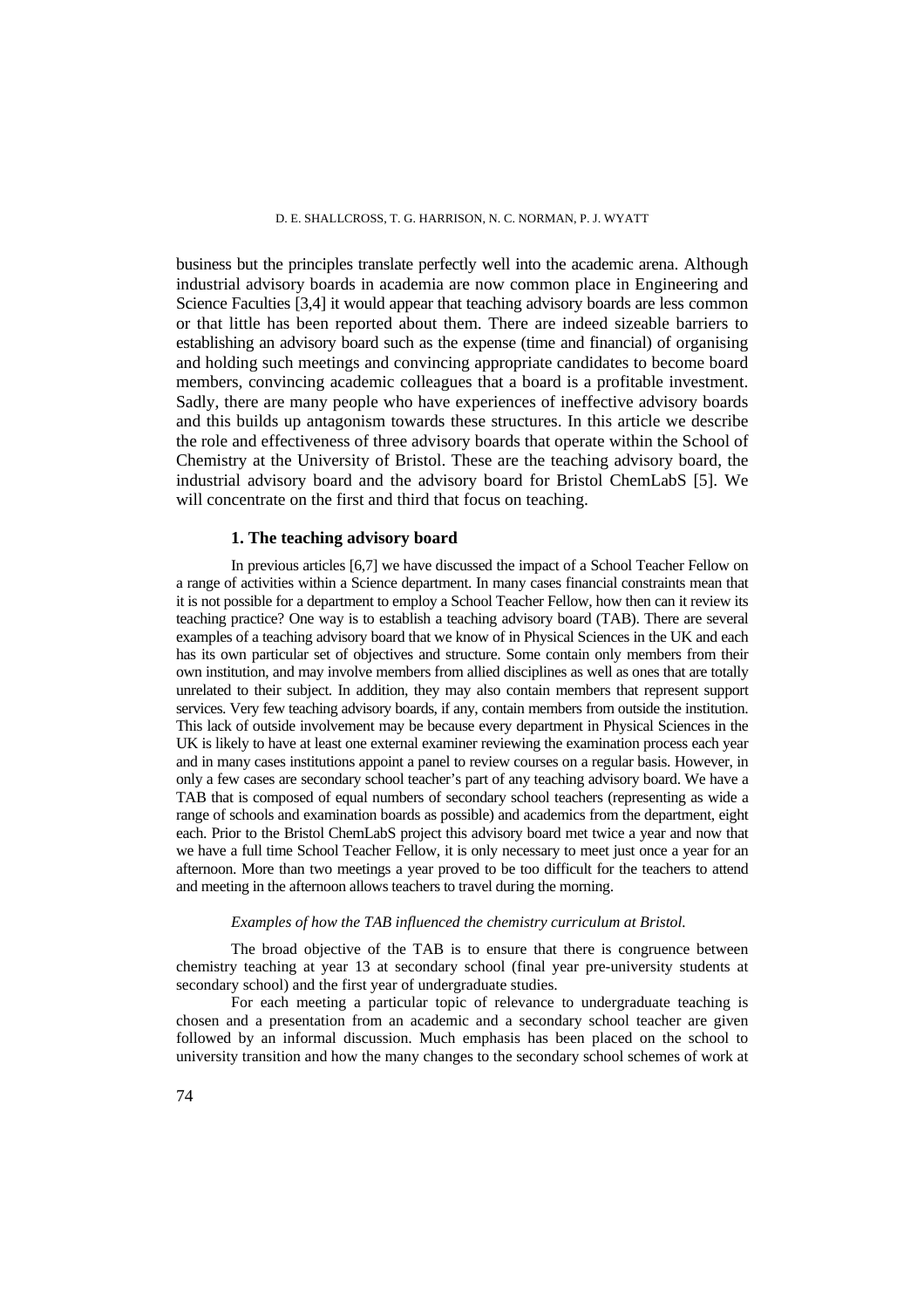General Certificate of Education (GCSE)<sup>5</sup> and Advanced  $(A)$ <sup>6</sup> level in the UK will impact on tertiary education. Topics that have been covered in the recent past include;

- Practical skills that students develop at A level and how this should shape first year undergraduate practical chemistry classes. This meeting was the start of a fundamental change in the way we approached practical teaching in chemistry and led to the establishment of Bristol ChemLabS a multimillion pound project [5].
- IT competency at secondary school, which included a demonstration of effective use of interactive white boards (IWB) in secondary schools. This meeting was the impetus to install IWBs in the School of Chemistry. A TAB meeting showing examples of school students' IT within chemistry resulted in the removal of a compulsory word processing course in Year 2 as the majority of school students were already competent. An on-line and Chemistry specific word processing and spread sheeting IT course was developed to support students that had not been through UK schooling or who simply needed to refresh their memory of the ways in which a science report should be formatted. This animated tutorial is available to all Bristol Chemists as part of the Dynamic Laboratory Manual (DLM).
- Mathematical competency required for degree level chemistry is a topic much discussed by university chemistry teaching staff. The TAB meeting focusing on this was part of a larger survey that assessed what a GCSE qualification in Mathematics really meant in terms of competency in the mathematical skills required by undergraduate chemist in the UK [8]. This meeting was part of a series of meetings that has led to the School of Chemistry raising its entry requirements from a C at GCSE to a top level pass at A level in Mathematics from October 2011.
- Another meeting looked carefully at assessment methods at secondary school and how these compare with first year undergraduate assessment. Discussion of the way various elements are assessed in both secondary and tertiary education were highlighted, in particular, in written examinations how questions are presented and worded differently at undergraduate level and this has led to a refocusing of university tutorials and other support structures for undergraduates to aid the students with this transition.
- Recently at a TAB meeting it looked at new innovations in school science qualifications such as the Science Diploma [9]. Although this is something that is to be introduced in the UK in 2012 the meeting allowed us to discuss what the diploma might look like, what skills and competencies it would yield and how we might prepare at University to accept students with this qualification. In other words the School of Chemistry was looking proactively at this rather than the more normal university stance of behaving reactively. Decisions as to the appropriateness and acceptability of the highest level of entry of this course in consideration of application to Bristol's Chemistry degree courses have now been formulated.
- We have also discussed public engagement and how the School of Chemistry can support science teaching at secondary level. Many of the ideas have been incorporated into the portfolio of outreach activities that have been discussed elsewhere [10-14].

 $\overline{a}$ 

 $<sup>5</sup>$  The GCSE is a UK national qualification for 16 year olds at the end of compulsory education.</sup>

<sup>&</sup>lt;sup>6</sup> A Level is the 'gold standard' of the several pre-university examination systems. It is taken by the majority of students wishing to enter universities in England and Wales.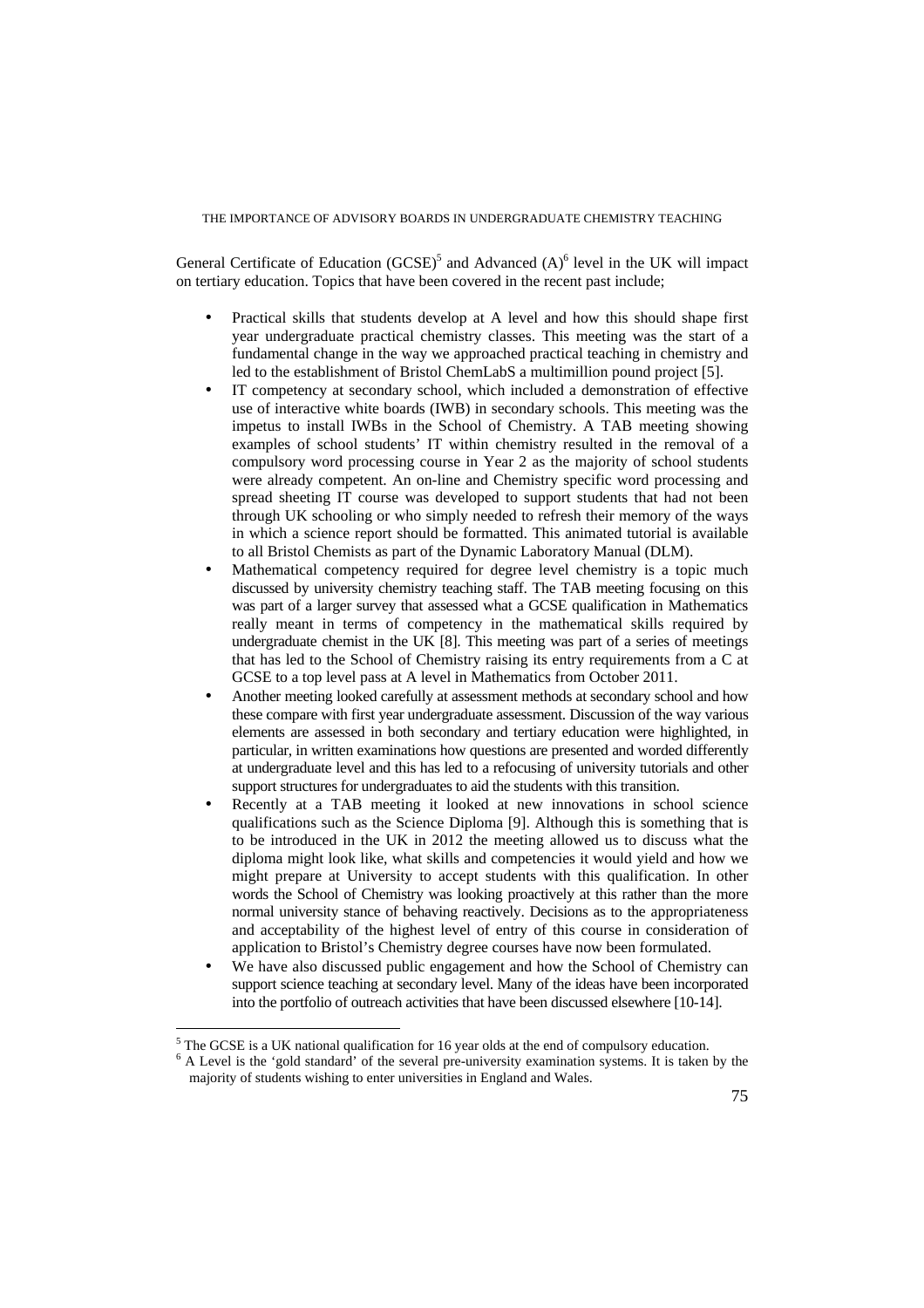#### D. E. SHALLCROSS, T. G. HARRISON, N. C. NORMAN, P. J. WYATT

The TAB has a very specific role which its membership can very ably address. A body of school teachers acting in this way has been very profitable to the School of Chemistry, particularly with the many changes at pre-university level courses in the last decade.

In the UK the A level changes considerably in both content, optional modules availability (currently there are no options available) and how the courses are assessed. The latter does not just affect the number, type and structure of the externally assessed examinations but also the requirements on the internally assessed practical skills. The experience of current first year undergraduates in terms of knowledge, assessment experiences and the support that school students receive in the latter needs to be understood within the university system. In the UK roughly two thirds of the content of A level courses produced by the examination boards is common for any first year cohort of students. What is assumed to have been taught by university lecturers from one year to the next and even within a year is not necessarily what the students have experienced. An examination system within a university that has been suitable for students for decades that does not take into account the examination skills of the current cohort does the students a disservice. The TAB meetings can highlight these changes.

 Future meetings will discuss Fresher's Week and the run up to starting University. 'Fresher's Week' is the name given to the first week of activities that first year undergraduates experience on coming to university. We will be discussing what we can do to make the start to University as positive an experience as possible for our young chemists.

What's in it for the secondary school teachers? Each meeting provides them with a valuable insight into the workings of a University department and also helps to shape their teaching at A level, in terms of preparing students for University entry. The networking opportunity also has other spin-offs such as access to equipment, advice, information and even to access academics to be visiting speakers.

#### **2. Industrial advisory board**

 Another advisory board that operates in the School of Chemistry is the Industrial Advisory Board (IAB). It is similar to the TAB in structure (eight academics and eight industrialists) but has a different remit. In part the IAB is tasked with keeping the School of Chemistry up to date with the needs of industry, to ensure that graduates have the necessary skill sets that industry is looking for. Therefore there is scrutiny of the later stages of the degree courses in terms of content and practical skills.

When the complete replacement of all practical work was undertaken the IAB were consulted as to which practical and other skills the chemical industry wanted. These skills were then allocated to year groups starting with the basic skills in the first year, how these would develop in years 2 and 3 and which higher order skills were to be incorporated. The experiments were then designed to develop these skills. One consequence of all this was to remove the artificial borders of inorganic organic, and physical practicals (and to divorce the practicals from the lecture courses).

 In addition, the IAB looks to build partnerships and to assist in the establishment of research centres of excellence. Most recently, the IAB has contributed to successful bids to establish Doctoral Training Centres for PhD students in Chemical synthesis and was an important component of the bid to become a CETL (see next section).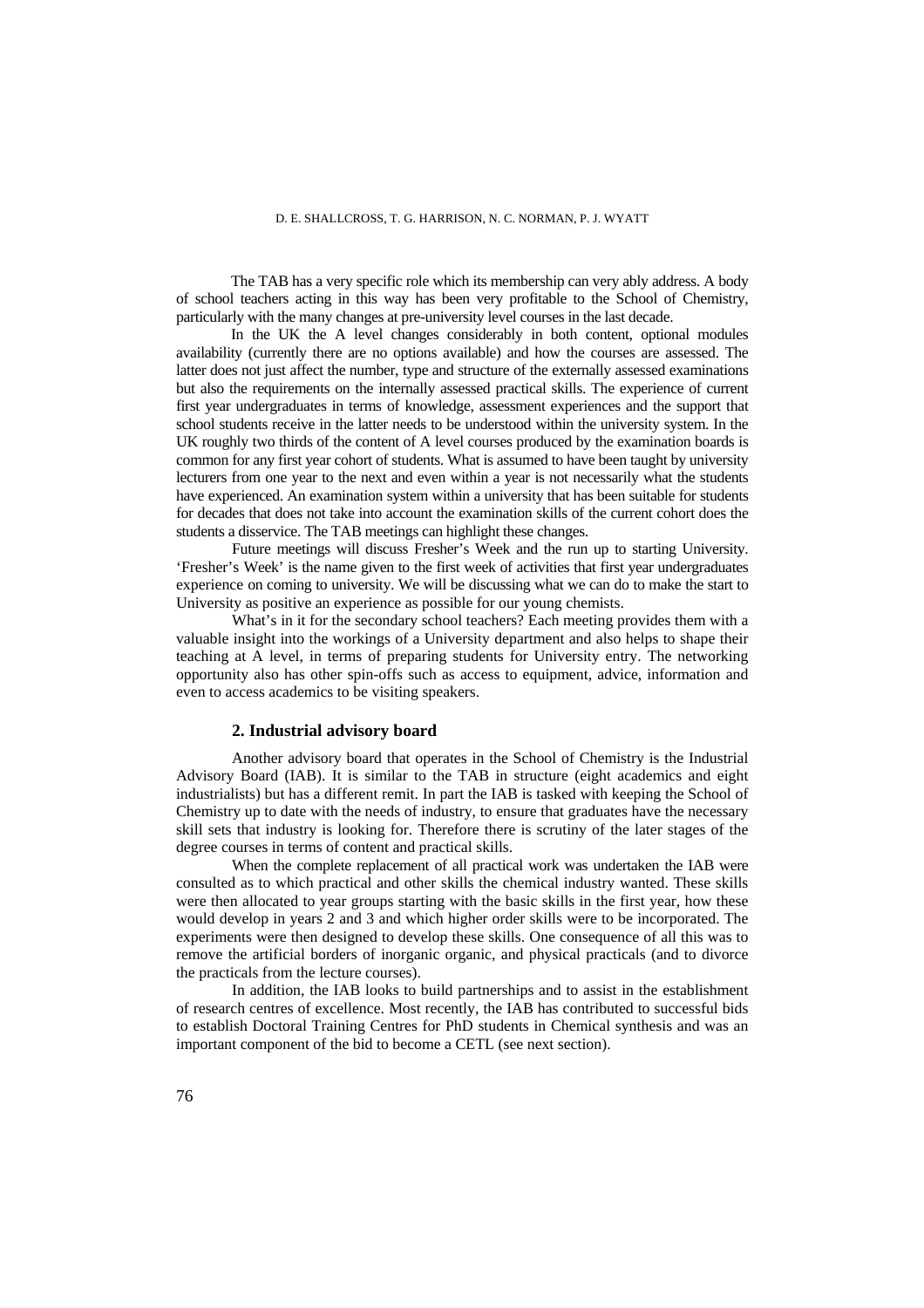THE IMPORTANCE OF ADVISORY BOARDS IN UNDERGRADUATE CHEMISTRY TEACHING

## **3. The Bristol ChemLabS advisory board**

 The Bristol ChemLabS project will be described in a forthcoming article in more detail and will only be briefly described here. In 2005 the Higher Education Funding Council for England set up 74 Centres for Excellence in Teaching and Learning (CETL) in England and the School of Chemistry at Bristol was the only one specializing in practical chemistry. The project was called Bristol ChemLabS (Bristol Chemical Laboratory Sciences) and has been a considerable undertaking. It has involved the total refurbishment of the teaching laboratory space and a number of innovations, including the development and implementation of a Dynamic Laboratory Manual (references [15,16] describe aspects of the Manual), an e-learning resource to support pre-laboratory preparation, a full time School Teacher Fellow [7,8] to advise on teaching at the School-University interface and to conduct public engagement, and a University Teacher Fellow whose role was to focus on developing new practicals for undergraduate teaching.

 In order to run this project it was important to establish a variety of working groups which meet on a regular basis and who have a very clear and tightly defined remit. In addition both a management board which meets two times a year and an advisory board that meets once a year were established. The Management Board's role was to have an overview of the activity of the various working groups to ensure that they were on task. However, the advisory board has two main roles, first to hold the management board to account and to ask questions about how the project was run and to be a critical friend. Second, the advisory board has a remit to 'horizon scan', i.e. to bring advice and expertise to the project where needed, or to point the project towards outside groups or activities. In addition to Bristol ChemLabS staff (group 1), the Advisory Board consists of staff within the University who reside outside the School of Chemistry (group 2), as well as external members (group 3). Members from group 2 include

- The Dean of the Faculty of Science whose role is to run the whole of the Science Faculty. The Dean has been able to offer advice on funding opportunities and synergies with other departments.
- The Pro-Vice Chancellor for Education, whose job is to oversee Education across the whole of the University, has been able to advise and champion the spreading of best practice learned from the Bristol ChemLabS project to other parts of the University.
- The Head of the Education Support Unit in the University has also been able to work with the Pro-Vice Chancellor for Education to spread best practice but has been invaluable in helping the team to complete reports and to provide support in areas such as assessment and evaluation.
- The University IT unit is also represented and this has been helpful in practical issues such as equipment compatibility.
- The Head of the other CETL at Bristol in Medical Sciences called AIMS (Applied and Integrated Medical Sciences) [17]. A very close synergy has existed between the two CETLs and this has led to important economies of scale in terms of operation.
- Student representatives have been invaluable to the advisory board. Both undergraduate and postgraduate students have contributed very important information regarding both the day to day running of the activity but have also provided suggestions for innovations within the project. They are of course an excellent sounding board.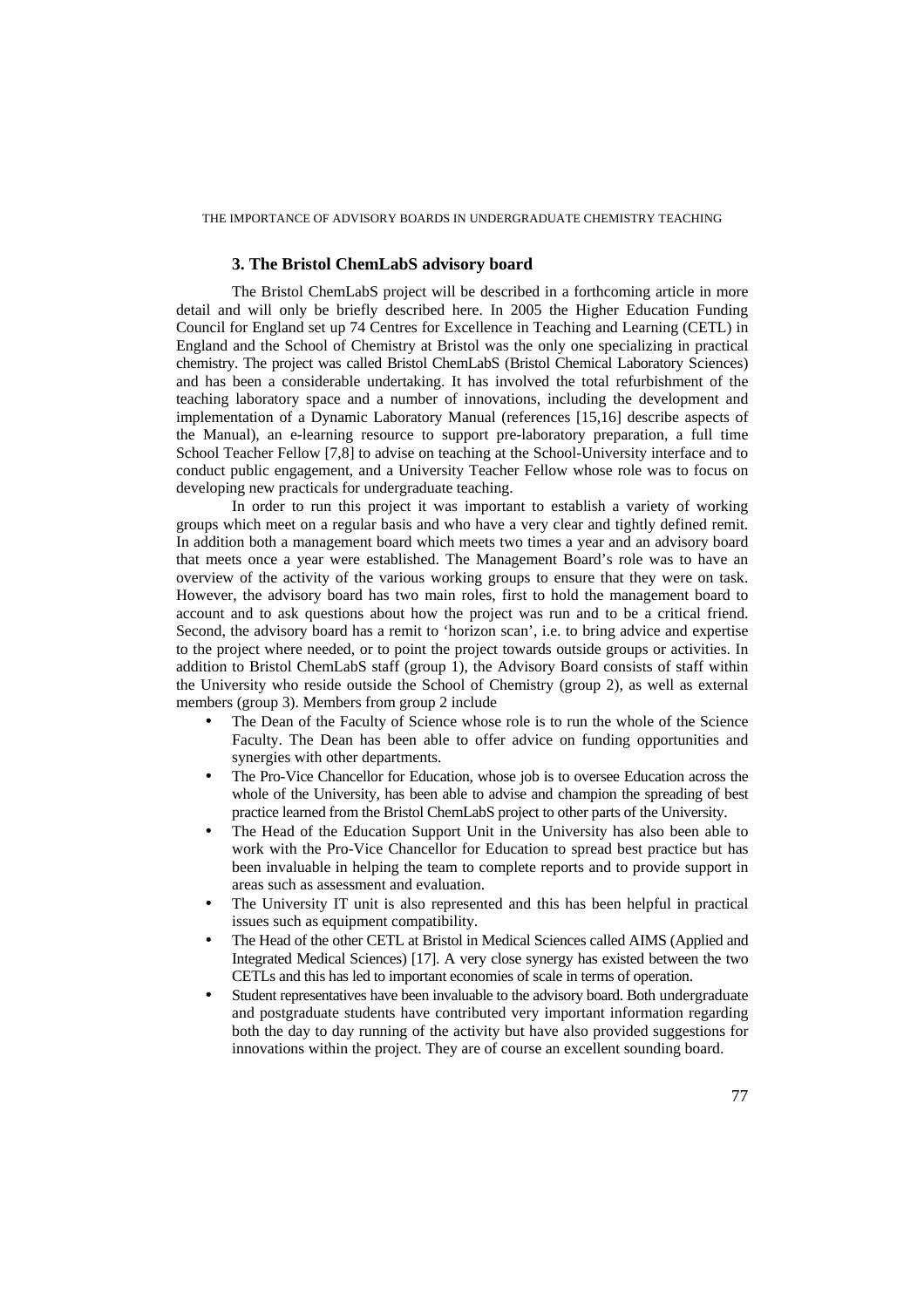# D. E. SHALLCROSS, T. G. HARRISON, N. C. NORMAN, P. J. WYATT

Members from group 3 include;

- The Chairman of the Heads of Chemistry UK, who has provided excellent advice and support, in particular on how to disseminate best practice to UK Chemistry Departments.
- Head of Education from the Royal Society of Chemistry, who has been able to liaise with our learned society in the UK.
- A representative from the Physical Sciences Centre within the Higher Education Academy. They have been able to assist with evaluation and assessment and were extremely helpful when we were formulating the bid.
- An independent assessor from a UK Chemistry department has been able to provide impartial advice and enquiry regarding operations. They have also been able to provide independent assessment of the success of the project and to draw attention to areas for further improvement.
- Representatives from industry and the Society of Chemical Industries, who have advised on equipment purchase, sponsorship strategies and in raising the profile of the project.

 Overall, the advisory board meetings have always been positive, in that they have enhanced the project. There are many examples of actions arising from these meetings that have benefitted the project as a whole. It is rare to assemble such a diverse group together and they have not only been loyal to the project over the five years of its initial phase, but the whole is clearly greater than the sum of its parts.

 An example of the use of the advisory board is a report on the project by our external evaluator [18] following a week spent at the Centre observing. They noted that, 'The most obvious point to an outside observer is the purposeful air and committed attitude of the students at all three levels. The labs were full and there was a buzz of expectancy and enthusiasm at each level.'

### **Conclusion**

 This paper does not advocate a proliferation of advisory boards. However, from the perspective of a University Chemistry department, having secondary school teachers advising on the School-University interface and industrialists advising on later stages of the degree course has been extremely beneficial to the operation of this large, successful department, which has advantages to the undergraduates and to academic staff alike.

 These benefits include; that the graduating chemists have the practical skill set that the modern chemical industry and academic research demands. There is less repetition of IT and science coursework covered at secondary school. The transition from school to University is smoother and we are aware of issues that are coming up (proactive) rather than learning about them as they happen (reactive) through the presence of a TAB and School Teacher Fellow. The work of a personal tutor has been reduced because the students are better prepared to start undergraduate courses and have more focused support. The impact of the Bristol ChemLabS project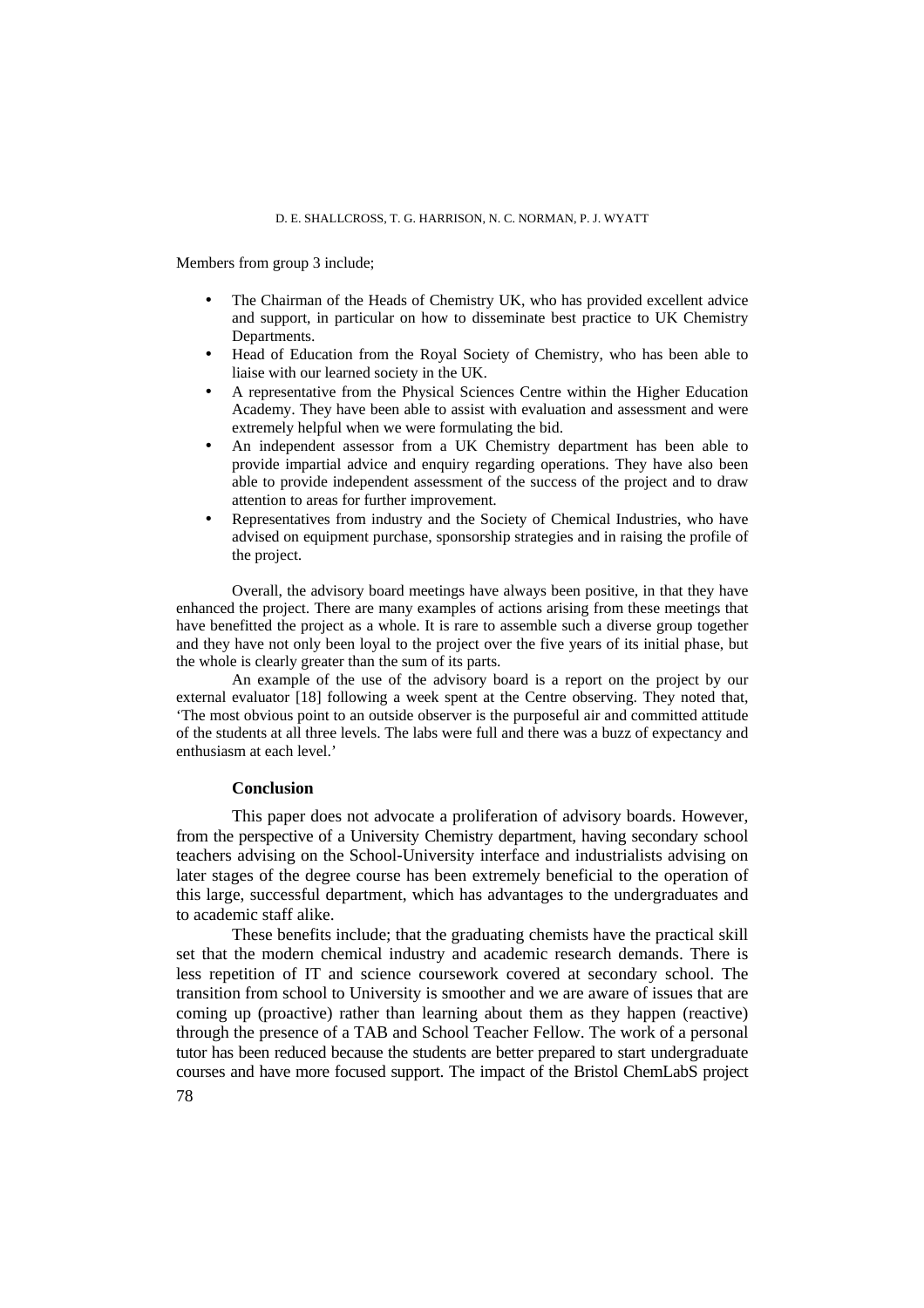THE IMPORTANCE OF ADVISORY BOARDS IN UNDERGRADUATE CHEMISTRY TEACHING

on the teaching of practical Chemistry at Bristol has been the most significant item in teaching for the last twenty years. Without the TAB and IAB the original bid to become a CETL would have been markedly weaker and their advice in shaping the CETL as it was established was very significant.

## **Acknowledgments**

We thank Bristol ChemLabS for funding this work and D.E. Shallcross thanks the Higher Education Academy for a National Teaching Fellowship.

## **LITERATURE**

- Bristol ChemLabS Report, S. Warren (2008) http://www.chemlabs.bris.ac.uk/Documents/ StuartWarrenReportNov08.pdf (last accessed 23rd October 2009).
- Coe, J.J. (2008), Engineering advisory boards: Passive or proactive? *J. Professional Issues in Engineering Education and Practice,* **134,** 7-10.
- Genheimer, S.R., Shehab, R. (2007), The effective industry advisory board in engineering education – A model and case study.  $37<sup>th</sup>$  Annual Frontiers in Education Conference, Global Engineering: Knowledge without borders – opportunities without passports, vol **1-4**, 448-454.
- Griffin A., Harrison, T.G. & Shallcross D.E. (2007), 'Primary circuses of experiments', Science in School, Winter, 7, 28-32. Also available at: http://www.scienceinschool.org/ 2007/issue7/primarycircus/ (last accessed on 20<sup>th</sup> October 2009).
- Harrison, T.G., Hughes L. and Shallcross, D.E. (2008), 'Jersey Schools Science Week: An outreach case study', New Directions in the Teaching of Physical Sciences December, 4, 30-33. Available within: http://www.heacademy.ac.uk/assets/ps/documents/ new directions/new directions/new directions issue 4.pdf (last accessed on 20<sup>th</sup>) October 2009).
- Harrison, T.G. and Shallcross, D.E. (2006), 'Perfume chemistry, sexual attraction and exploding balloons: university activities for school', Science in School, 3, 48-51.
- Harrison, T.G. and Shallcross, D.E. (2007), 'Why bother taking university led chemistry outreach into primary schools? Bristol ChemLabS Experience', New Directions in the Teaching of Physical Sciences Higher Education Academy, 3, October, 41-44. Available within http://www.heacademy.ac.uk/assets/ps/documents/new\_directions/ new directions/newdir3.pdf (last accessed on 20<sup>th</sup> October 2009).
- Harrison, T.G. and Shallcross, D.E. (2008), A Chemistry Dynamic Laboratory Manual for Schools Chemistry in Action, **86**, Winter, 20-22. Also available from http://www.chemlabs. bris.ac.uk/CinA86Winter2008p20-22.pdf (last accessed 19th April 2009).